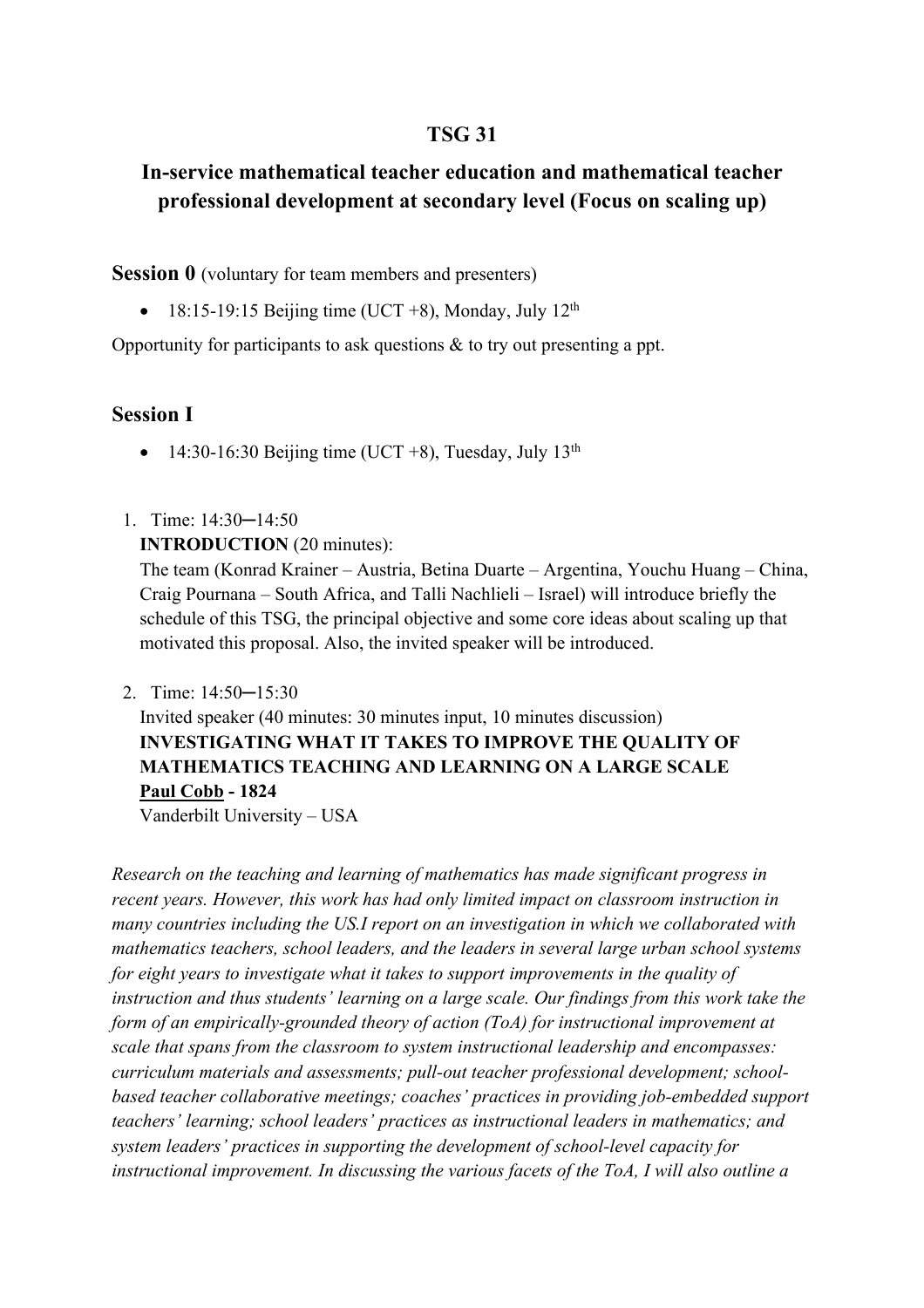*series of a smaller, embedded studies that we conducted to investigate specific conjectures about supporting school leaders' and coaches' development of more effective instructional leadership practices.*

### 3. Time: 15:30─15:50 (including 5' discussion)

# **HOW CHINESE MATHEMATICS TEACHERS PREPARE FOR TEACHING COMPETITION IN COMMUNITY?**

## **Chenfei Zhu1 & Hongbing Wang2 – 815, physical**

<sup>1</sup>Jiangsu Institute of Education Science - China

 ${}^{2}$ East China Normal University-Teaching and Researching Department of Nanjing – China

*China has a level-by-level teaching competition system. Every selected contestant teacher from a lower-level competition, together with their community, prepares for a higher-level competition through iterative and incremental preparing sessions. These preparing sessions (shortened as "Session(s)" hereafter) all start with a mock-teaching lesson with randomly selected students and are followed by discussions within the community. As a part of an ongoing research, this paper reports findings from these Sessions through an analysis of 28 interviews. These Sessions share similar features in objectives, procedures, participants, resources, and effects; as they mature, there are changes and trends; all participants improve their knowledge, abilities and beliefs related to mathematics teaching. The process of the Sessions is constructive, resourceful, inspirational, and problem-solving-like. The influence of the Sessions is progressive, productive, transferrable and pointed to all participants' long-term professional development.*

4. Time: 15:50─16:10 (including 5' discussion)

## **LINKING THEORIES AND PRACTICES: UNDERSTANDING TEACHERS' LEARNING IN CHINESE LESSON STUDY THROUGH ACTIVITY THEORY PERSPECITVE**

## **Wenjun Zhao1 , Rui Ning1 , Xiaoxia Zhang2 , Chuan Zeng3 , Xianjia He3 & Jun Wen3 – 1003, physical**

<sup>1</sup>Sichuan normal university-<sup>2</sup>Teacher (cadre) development center - <sup>3</sup>Chengdu Experimental Foreign Language School West Campus – China

*Research shows Chinese lesson study is powerful in linking theories and practices in the reform context. However, the mechanism behind such effectiveness is still under-researched. This study contributes to this gap through exploring how teachers learn to use theories to guide their teaching in a Chinese lesson study. Taking activity theory as the theoretical lens, this study identified the contradictions between activity systems of research and teaching, and*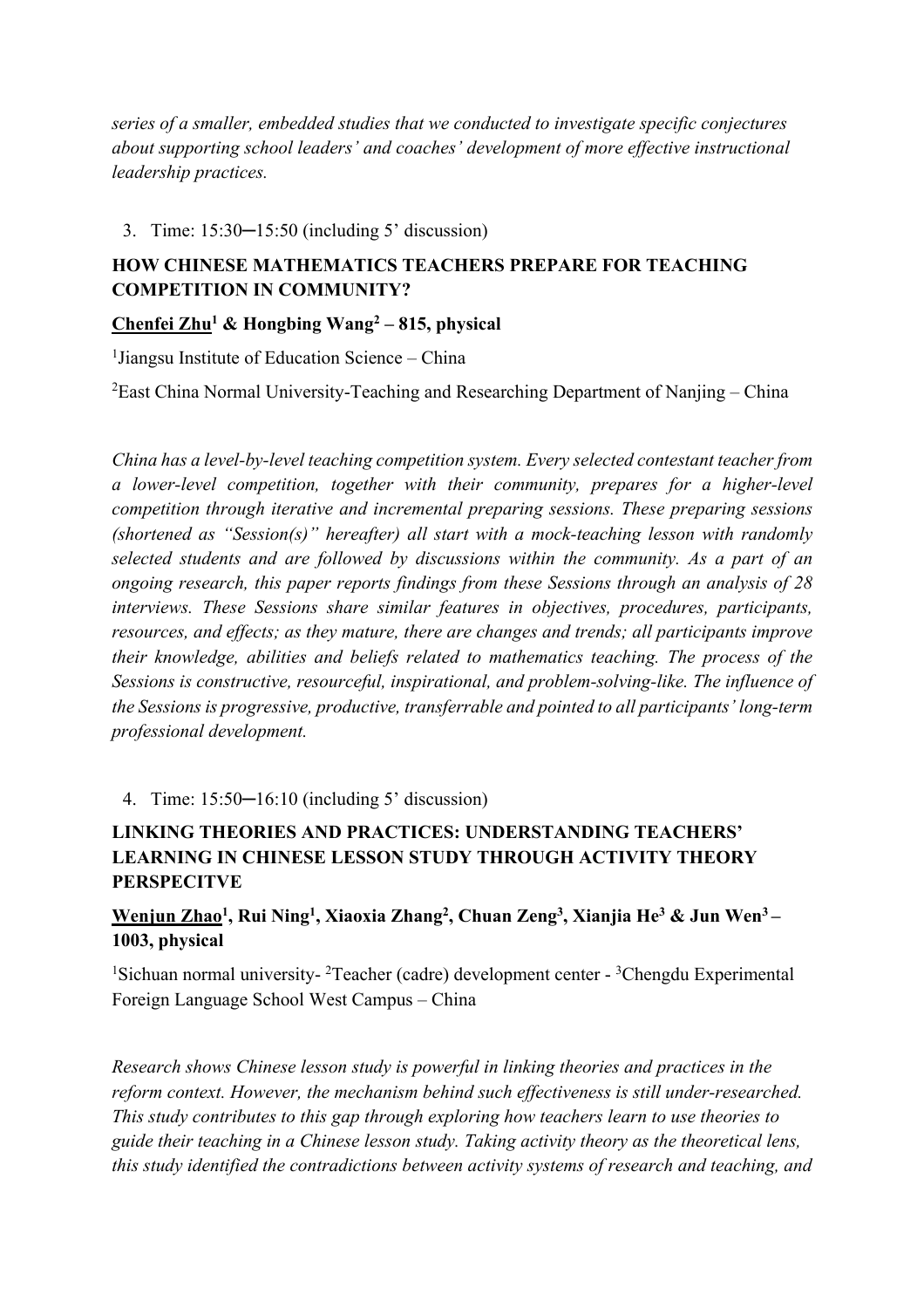*how they were dealt with through the lesson study activities. This study can shed light on how teachers learn in lesson study and necessary conditions that support their learning.*

5. Time: 16:10─16:30 (including 5' discussion)

## **SHIFTING CULTURAL CONTEXTS: A PROFESSIONAL DEVELOPMENT PROGRAM TOWARDS COGNITIVELY DEMANDING INSTRUCTION**

### **Talli Nachlieli & Einat Heyd-Metzuyanim - 1461**

Levinsky College of Education, Technion – Israel Institute of Technology

*This study explored processes of change in teachers' practice as a result of participating in a professional development (PD) for cognitively demanding, discourse-rich, instruction, titled TEAMS (Teaching Exploratively for All Mathematics Students). The TEAMS PD was "imported" from the US to Israel, relying on two programs: "The 5 Practices for Orchestrating Productive Discussions" and "Accountable Talk". Participants included 50 middle- and elementary- school teachers who participated in PD meetings during one school year, and videotaped themselves teaching cognitively demanding tasks. Lessons were coded using a lesson-observation protocol. Individual Growth-Curve Model analysis indicated statistically significant growth in several parameters. We discuss these findings with relation to the challenges of transferring a PD program between two cultural contexts.*

………………………………………….

## **Session II**

19:30-21:00 Beijing time (UCT +8), Wednesday, July  $14<sup>th</sup>$ 

1. Time: 19:30–19:45 (including 5' discussion)

## **SCALING UP A MATHEMATICS PROFESSIONAL DEVELOPMENT COURSE IN SOUTH AFRICA AND ITS IMPACT ON STUDENTS**

### **Craig Pournara - 313**

University of the Witwatersrand – South Africa

*The Transition Maths I course was designed for teachers teaching mathematics in lower secondary schools in South Africa, many of whom were under-prepared for this task. Following the initial pilots, a quasi-experimental study showed evidence of promise that the intervention could impact student attainment. The intervention was scaled up and has now*  been completed by more than 150 teachers from approximately 80 schools. A recent quasi*experimental study provides further evidence of impact at student-level although this impact*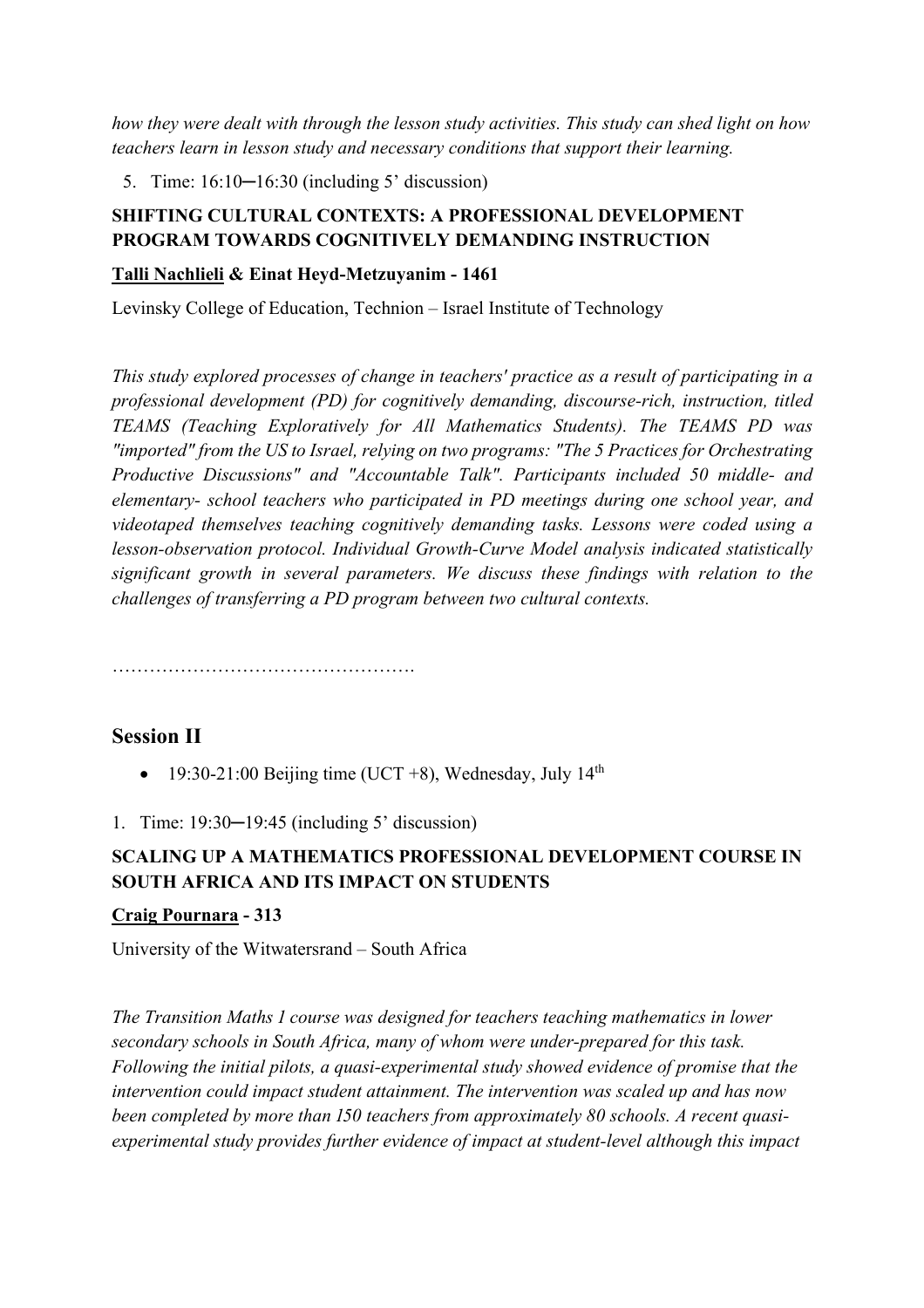*is not necessarily evident in the year immediately following course completion, suggesting a delayed impact of PD on students.*

### 2. Time: 19:45─20:00 (including 5' discussion)

# **ACTION LEARNING: A TOOL TO HELP TEACHERS PROMOTE SELF-REGULATION (SR) IN STUDENTS**

## **Tamsyn Margaret Terry - 525**

University of Canberra – Australia

*This study explored how action learning processes contribute to teachers' understanding and practice of self-regulation (SR) in secondary mathematics classrooms. Three constructs of SR, cognitive, metacognitive and motivational informed this study. Ten secondary teachers participated in this study during 2019. They reported that action learning was key in building teacher understanding of SR and improved pedagogical approaches that enhance student SR. Observations of their classroom behavior confirmed the targeted impact on the classes.* 

3. Time: 20:00─20:15 (including 5' discussion)

# **COLLABORATION BETWEEN MATHEMATICS AND SPECIAL EDUCATION TEACHERS TO PROMOTE ARGUMENTATION AS AN INCLUSIVE PRACTICE**

## **Pilar Peña; Horacio Solar; Constanza San Martín & Florencia Gómez - 744**

Pontificia Universidad Católica de Chile - Universidad Diego Portales – Chile

*This communication shows the preliminary results of a qualitative study with the purpose to analyze the collaboration processes between teachers dyads of special education and mathematics that favor the development of argumentation in the mathematics classroom. Using case studies methodology, we conducted interviews and classroom video recordings. From a sample including 24 pairs of 7th-grade math and special education teachers, three pairs of cases were selected because they showed high levels of argumentation and had worked collaboratively. Through analyses of interviews, we identified facilitators and obstacles of collaboration to promote argumentation. The results show that in order to promote argumentation, teacher dyads need to have common goals and shared workspaces for planning and decision making, but time devoted to shared work is still insufficient.*

4. Time 20:15─20:30 (including 5' discussion)

# **DEVELOPING AND SUPPORTING EXEMPLARY MATHEMATICS EDUCATORS IN HIGH NEED SCHOOLS**

**Lillie R. Albert, Chi-Keung Cheung & Solomon Friedberg - 32**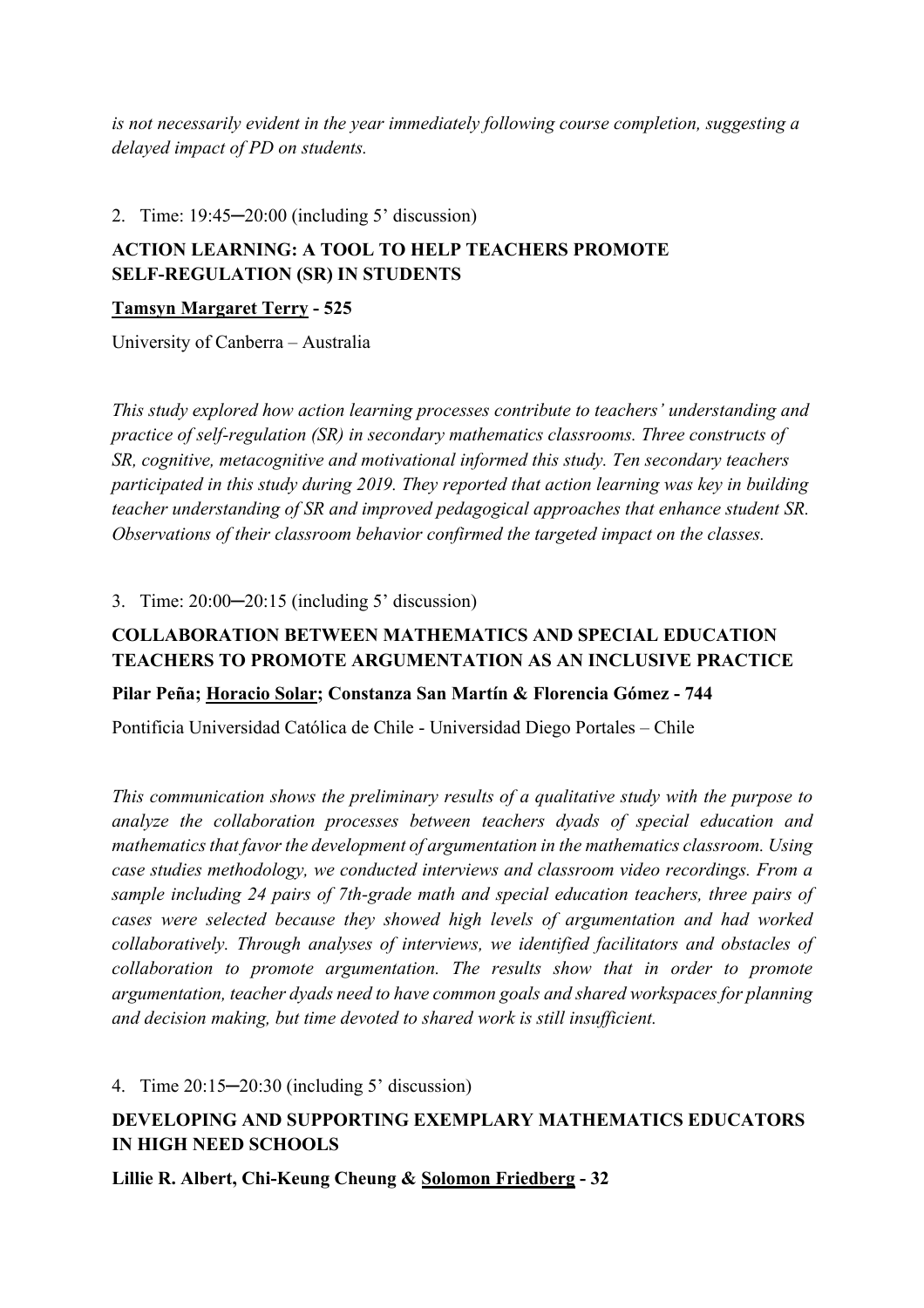*In the United States, students in high need school districts generally do not do as well in mathematics as students in other districts, and they are ultimately less likely to become part of the STEM workforce. Addressing this gap requires both the development and the retention of high-quality math teachers in high need districts. In this paper we report on a project, now in its seventh year, to do so. The project features university level math educators and mathematicians working together, allowing for foci on content knowledge, pedagogical content knowledge and expertise in pedagogy as well as the development of a professional community concerned with supporting secondary math teachers. The project has been broadly successful, and our experience provides lessons that may be helpful for other programs with similar concerns.*

### 5. Time: 20:30—20:45 (including 5' discussion)

## **AN INVESTIGATION ON MATHEMATICS TEACHERS' PROFESSIONAL DEVELOPMENT IN RURAL CHINA**

### **Limin Chen, Caroline Williams-Pierce, Min Jing & Lieven Verschaffel – 56**

Shenyang Normal University, Shenyang – China; University of Maryland, College Park, Maryland – USA, Center for Instructional Psychology and Technology, KU Leuven – Belgium

In this study, a questionnaire was administered to 61 rural middle school mathematics teachers *from China to investigate their professional development and their views of its influencing factors on their professional development. The questionnaire, consisting of 45 items, was designed in four dimensions: teachers' personal information; teachers' professional development (i.e., identity as rural teachers, self-development consciousness); impact of other influencing factors (i.e., rural students and their parents, school atmosphere); and their training requirements. Firstly, results revealed that rural teachers held a slightly positive beliefs in their professional development, as well as the impact of influencing factors on their professional development. Secondly, results revealed a significant positive relationship between teachers' points of view in their identities, self-development consciousness, the impact of rural students and parents, and the impact of school atmosphere.*

6. Time: 20:45─21:00 (including 5' discussion)

## **IN-SERVICE MATHEMATICAL TEACHEREDUCATION IN MOROCCO: IMPEDIMENTS AND CHALLENGES**

### **Nouzha El Yacoubi – 1821**

Mohammed V University, Rabat – Morocco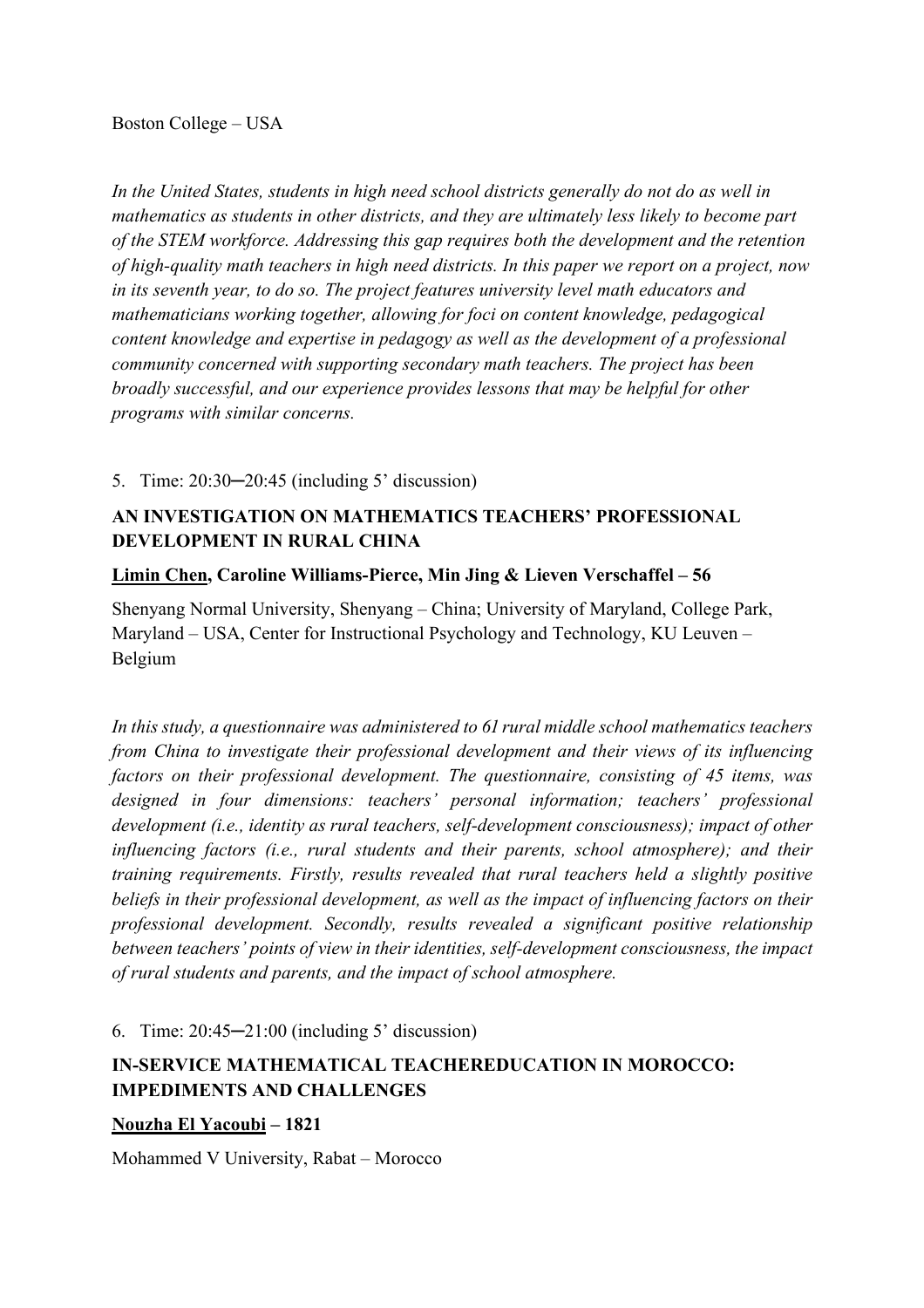*The Mathematical Teacher Professional Development including the In-service Mathematical teacher Education, is a national priority in Morocco. Several actions, including various reforms, to improve the quality of Education in Morocco with the main objective to strengthen teachers' professional skills have been undertaken early in this new millennium. Several reports, reveal that the Moroccan Educational System, despite some registered progress, is still facing some dysfunctions, in particular the In-service mathematical Teacher education and Mathematical Teacher Professional Development, has not yet been placed, in a strategic position to respond to the teacher real needs. Nevertheless in the framework of the reform 2015-2030, a new vision is currently in stage of realization, aiming to enable teachers to complete and perfect their training, in order to be in step with the reforms in the education system. Indeed, these reforms have affected all aspects of the system, including the organization of cycles, pedagogical approaches, curricula and textbooks, pedagogical guidance, evaluation, examinations, governance and human resources management.*

……………………………………………

### **Session III**

• 21:30 – 23:00 Beijing time (UCT +8), Friday, July  $16<sup>th</sup>$ 

#### 1. Time: 21:30─21:45 (including 5' discussion)

## **SUSTAINABLITY AND SCALING UP OF SCHOOL-BASED TEACHER PROFESSIONAL DEVELOPMENT PROGRAMME**

#### **Zhen Feng Eric Koh, Leng Low, Ngan Hoe Lee - 117**

Yusof Ishak Secondary School, Academy of Singapore Teachers, National Institute of Education- Singapore

*This paper discusses the factors that influence the sustainability and scale-up of a schoolbased professional development programme for mathematics teachers in the Singapore context. In particular, this study discusses factors such as shared vision and mutual accountability, influencing the scale-up and sustainability of a school-based professional development programme's impact on mathematics teachers' knowledge or practice (Zehetmeier, 2015). Data from document analyses is used to describe as well as explain this programme's impact on different levels within a case study setting. Finally, implications for such professional development programmes are discussed.*

2. Time: 21:45─22:00 (including 5' discussion)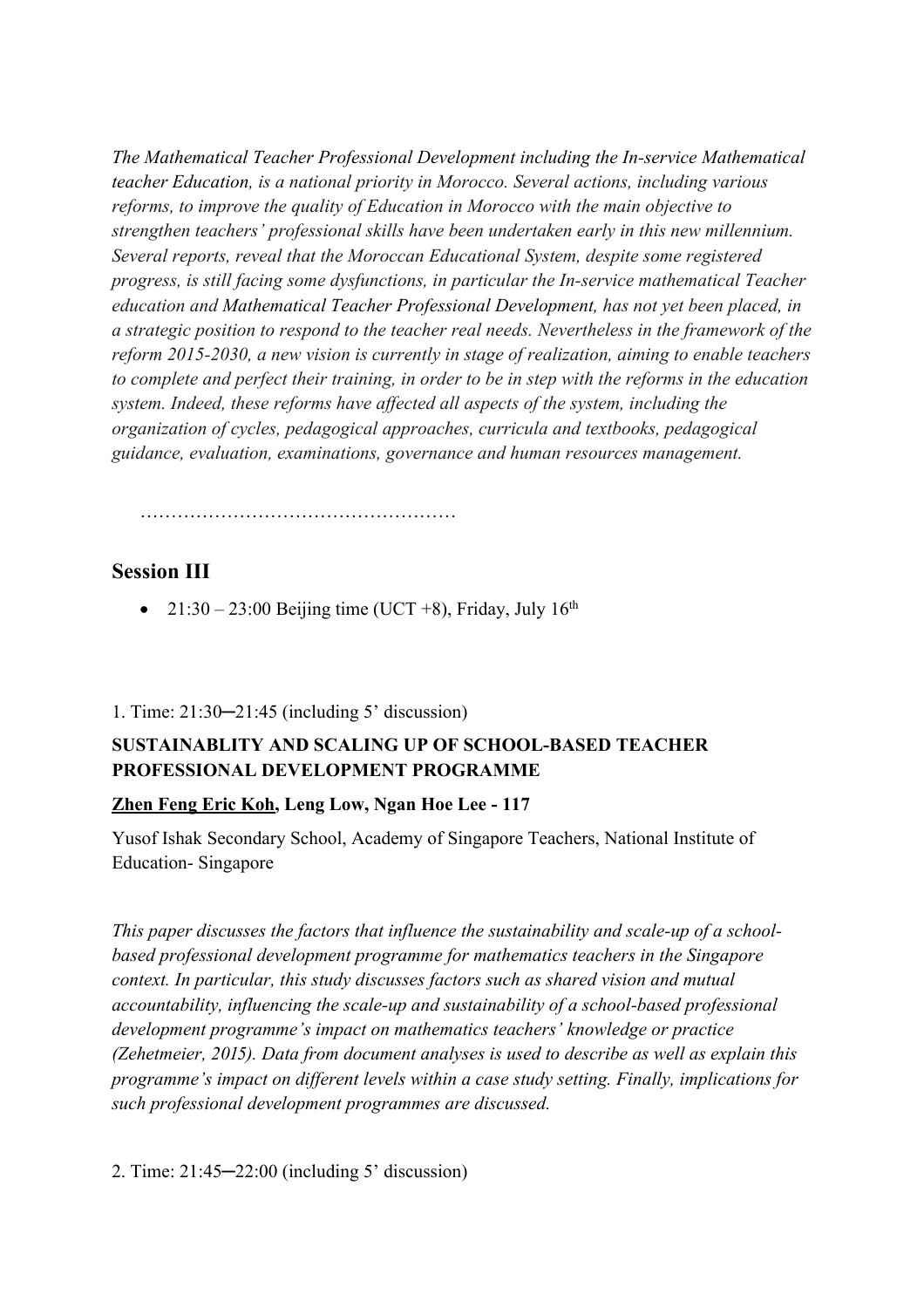## **EFFECTIVE DESIGN OF MASSIVE OPEN ONLINE COURSES TO SUPPORT MATHEMATICS TEACHERS' PROFESSIONAL LEARNING**

### **Karen Hollebrands & Hollylynne S. Lee - 454**

North Carolina State University – USA

*Three MOOCs for Educators were designed for mathematics and statistics teachers based on principles of effective online professional development. In this paper, we illustrate how design of these MOOC-Eds were guided by design principles and describe characteristics and engagement of 5,767 registrants with these designed features. We also share findings about how design principles provided opportunities for educators to develop their pedagogical skills.*

3. Time: 22:00─22:15 (including 5' discussion)

# **USING VIDEOS TO FOSTER FACILITATORS' NOTICING IN THE FIELD OF LANGUAGE-RESPONSIVE MATHEMATICS TEACHING**

### **Christoph Look, Christin Laschke, Bettina Roesken-Winter & Rebekka Stahnke - 1533**

Humboldt-Universität zu Berlin – Germany

*Students showing low language proficiency struggle with learning mathematics, especially with conceptually comprehending. Many teachers are challenged with the languageresponsive mathematics teaching needed, and thus engage in Professional Development (PD). Accordingly, PD facilitators who provide such PD, are requested to support teachers' learning. To prepare facilitators for their challenging role, and to foster their noticing of teacher learning we opted for using videos, taken from PD. Our design research approach was twofold: By an expert rating, involving five experienced facilitators we confirmed that the videos address PD-PCK aspects, and yielded noticing prompts to be added to the videos. In our implementing study with fourteen (prospective) facilitators we could show that 60 % of the discussion was related to PD-PCK, the remaining 40 % on general PK. When facilitators reflected on content-specific aspects, 31 % of the time was dedicated to describing, 44 % on interpreting the situation, and 25 % on making suggestions for alternative actions. For the re-design we will concentrate to further push discussions towards PD-PCK.*

4. Time: 22:15─22:30 (including 5' discussion)

# **INVESTIGATION ON THE IDENTIFICATION AND GROUP DIFFERENCES OF PROFESSIONAL DEVELOPMENT APPROACHES OF MATHEMATICS TEACHERS**

**Luyishou Ma – 491, physical**

Shanghai Normal University – China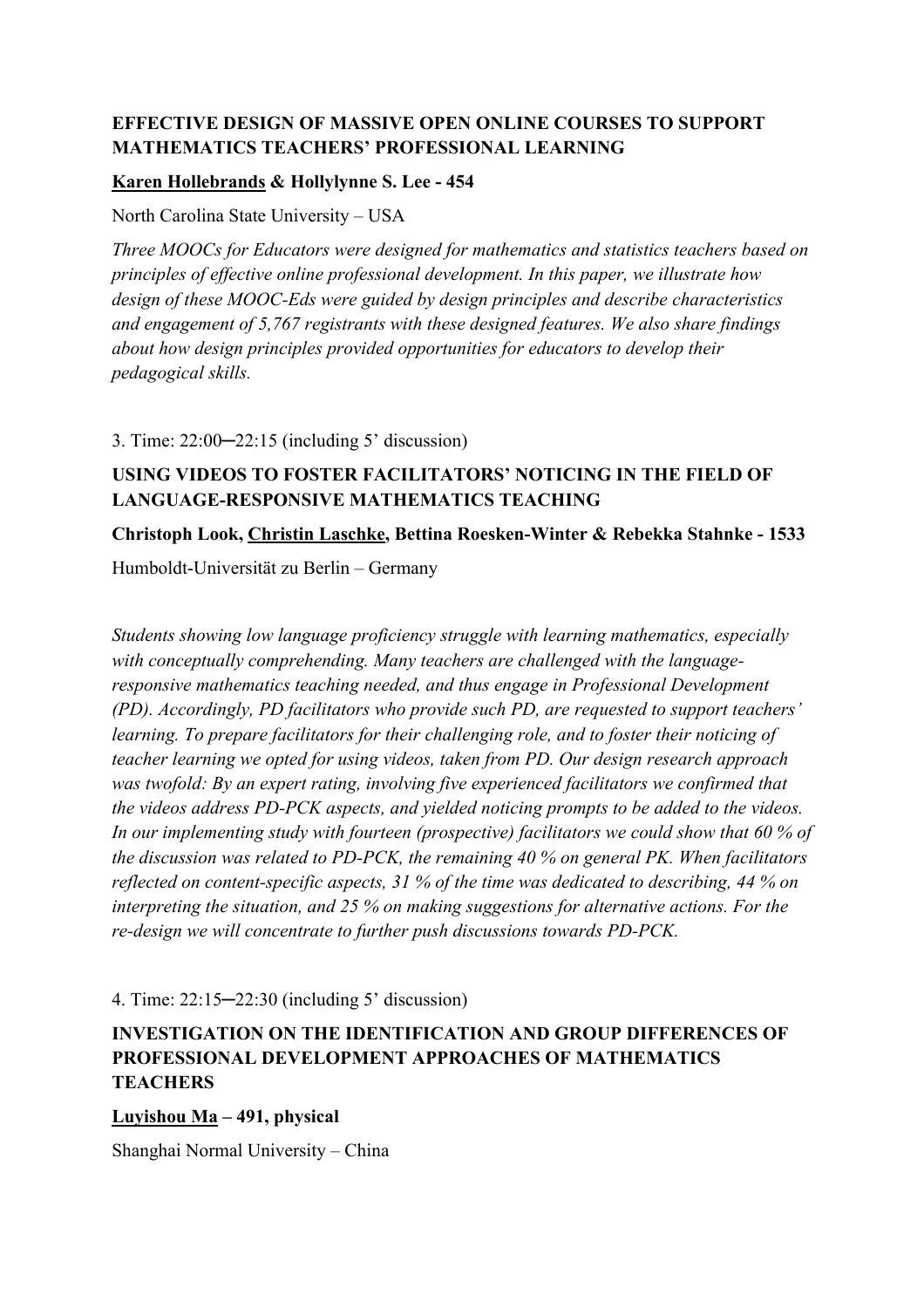*The fit of approaches plays a key role in the effectiveness of mathematics teachers' professional development, and it is the important basis for the selection of the methods of mathematics teacher education. This study conducted a qualitative survey on 110 primary and secondary mathematics teachers' independent development, teaching and research activities, routine training practices, induction culture and exceptional professional development approaches.*

### 5. Time: 22:30─22:45 (including 5' discussion)

# **DEVELOPING AN E-MENTORING PROFESSIONAL DEVELOPMENT PROGRAM IN SUPPORTING PEDAGOGICAL CONTENT KNOWLEDGE OF NOVICE MATHEMATICS TEACHERS: A DESIGN-BASED STUDY**

# Derya ÇELİKª, Mustafa GÜLERª, <u>Rukiye Didem TAYLAN</u>b, Müjgan BAKݪ, Esra **Bukova GÜZELc , Fatma Aslan TUTAKd, Damla KUTLUa , Aytuğ Özaltun ÇELİKe - 1789**

<sup>a</sup>Trabzon University, Fatih Faculty of Education, Department of Mathematics Education,

<sup>b</sup>MEF University, Faculty of Education, Department of Mathematics Education,

c Dokuz Eylul University, Buca Faculty of Education, Department of Mathematics Education,

<sup>d</sup>Boğaziçi University, Faculty of Education, Department of Mathematics Education,

e Pamukkale University, Faculty of Education, Department of Mathematics Education – all Turkey

*Although many studies have determined the professional needs of novice teachers, there are limited articles that have introduced interventions to address these needs. As part of a largescale project, this paper presents two cycles of a design-based study aimed to develop the pedagogical content knowledge (PCK) of novice mathematics teachers. The study was conducted with the participation of 12 novice mathematics teachers in total and the change between two cycles is described descriptively. The analyses of the data show that teachers in the cycle which was enriched with additional video content presenting student thinking made better progress in knowledge of students, particularly related to misconceptions and learning difficulties compared to other teachers. Overall both cycles appeared to support novice teachers' PCK. Finally, some suggestions are made for further research and practices for teacher learning.*

6. Time: 22:45─23:00

## **CHANGES IN MATHEMATICS TEACHERS' TECHNOLOGY ACCEPTANCE AFTER THE IMPLEMETATION OF BYOD SCHEME**

### **Ming-Yan Tsui & Ida A. C. Mok - 1642**

The University of Hong Kong – China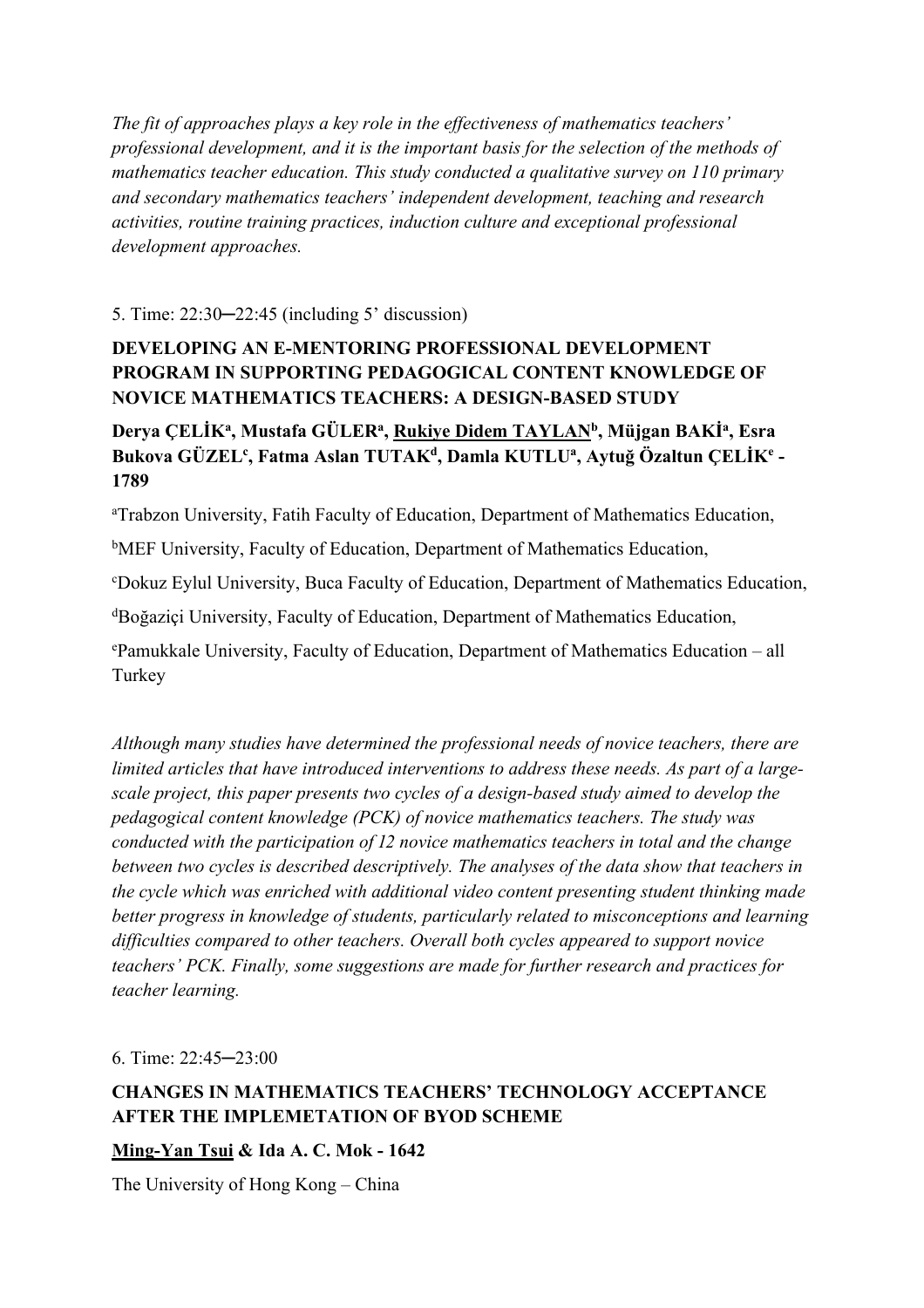*The purpose of this study was to investigate the change in the teachers' technology acceptance level during a school year after the implementation of Bring Your Own Device (BYOD) Scheme. The study was carried out with 10 mathematics teachers from a secondary school in the year 2018 -2019. School-based professional development was arranged for participating teachers. Before and after the school year, teachers completed questionnaires which aimed at scrutinizing their Perceived usefulness, Perceived ease of use and Intention to use. The questionnaire adopted the Technology Acceptance Model (TAM) as a lens to see the change of teachers' technology acceptance after a school year. The results showed that the technology acceptance and intention applied and used by mathematics teachers improved after the BYOD scheme.* 

**Session III extra** (voluntary for presenters who could not provide their input; internal meeting of the team members)

• 18:15-19:15 Beijing time (UCT +8), Saturday, July  $17<sup>th</sup>$ 

…………………………………………

## **Session IV**

- 21:30-23:00 Beijing time (UCT +8), Saturday, July  $17<sup>th</sup>$
- 1. Time: 21:30─21:45 (including 5' discussion)

# **ENHANCING STUDENTS' MATHEMATICAL REASONING THROUGH A PROFESSIONAL DEVELOPMENT EXPERIMENT**

### **Joana Mata-Pereira & João Pedro da Ponte - 1118**

Instituto de Educação, Universidade de Lisboa – Portugal

*To provide environments that allow students to develop their mathematical reasoning is a challenging teaching feature. While trying to tackle this challenge, this study scales up students opportunities to develop their mathematical reasoning by aiming to identify the main characteristics of a professional development experiment (PDE) centered on developing secondary teachers' mathematical and didactical knowledge to enhance students' mathematical reasoning. This design-based research is one of the strands of project REASON and concerns a PDE with secondary teachers that begins in October 2019. One of the main features of this PDE is the close link between research-based knowledge about enhancing*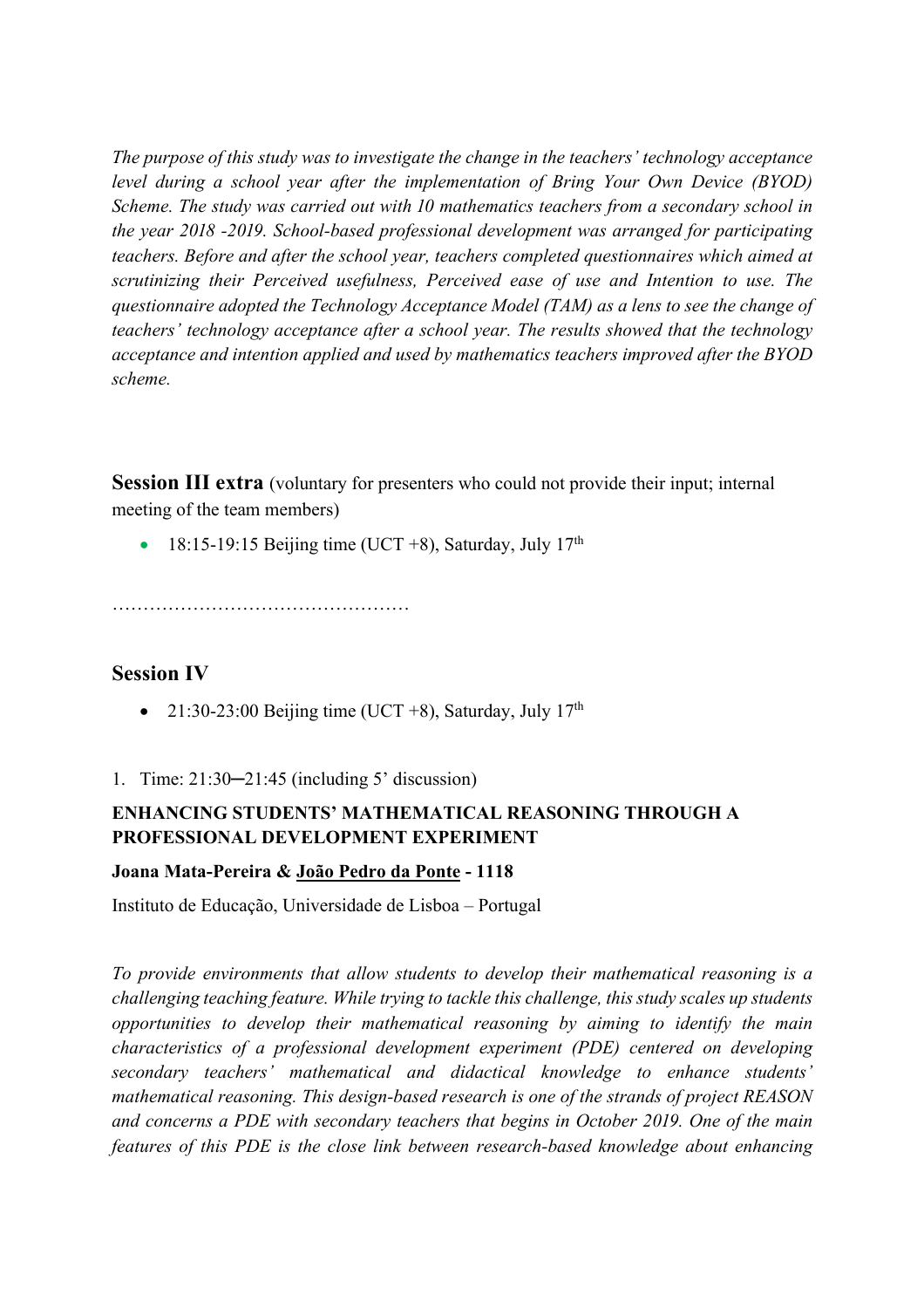*students' mathematical reasoning and participant teachers' practice, thus providing innovative PD strategies and materials to enact such link.*

2. Time: 21:45-22:00 (including 5' discussion)

# **EXPLORING ONLINE LEARNING ENVIRONMENTS IN PROFESSIONAL DEVELOPMENT FOR SCALING-UP EDUCATIONAL INNOVATIONS**

**Robert Weinhandl & Stefanie Schallert - 52**

Johannes Kepler University, Linz – Austria

*Educational innovations often do not make it beyond pilot phases or academic discussions. To scale up educational innovations, we combined professional mathematics teacher development and online learning environments (OLE) in our educational study. By applying a grounded theory approach and design-based research, we have investigated how OLE should be designed to support scaling-up. Analysing written and oral research data indicated that (a) teachers make their own decisions concerning online learning, (b) OLE highlights benefits and practical relevance of an approach/technologies, (c) OLE does not lead to additional work, and (d) security and privacy of OLE could be crucial for teachers.*

3. Time: 22:00─22:15 (including 5' discussion)

# **PROFESSIONAL DEVELOPMENT FACILITATORS AND THEIR LEARNING GOALS TOWARDS A PD COURSE ON TEACHING PROBABILITY AND INFERENTIAL STATISTICS**

### **Ralf Nieszporek, Birgit Griese, Rolf Biehler, - 1140**

Paderborn University – Germany

*A newly arisen need for professional development (PD) courses on teaching probability and inferential statistics in Germany has created an increased demand for qualified facilitators. Although facilitators and their competencies play an important role for the success of PD courses, there is only little research on their orientation towards central learning goals. This case study casts a light on facilitators' decision-making, using an expertise model for the PD level (Prediger & Pöhler, 2019). Preliminary results on the choice of learning goals by facilitator Mike and his justifications enable a better understanding of his practices and thinking.*

4. Time: 22:15─22:30 (including 5' discussion)